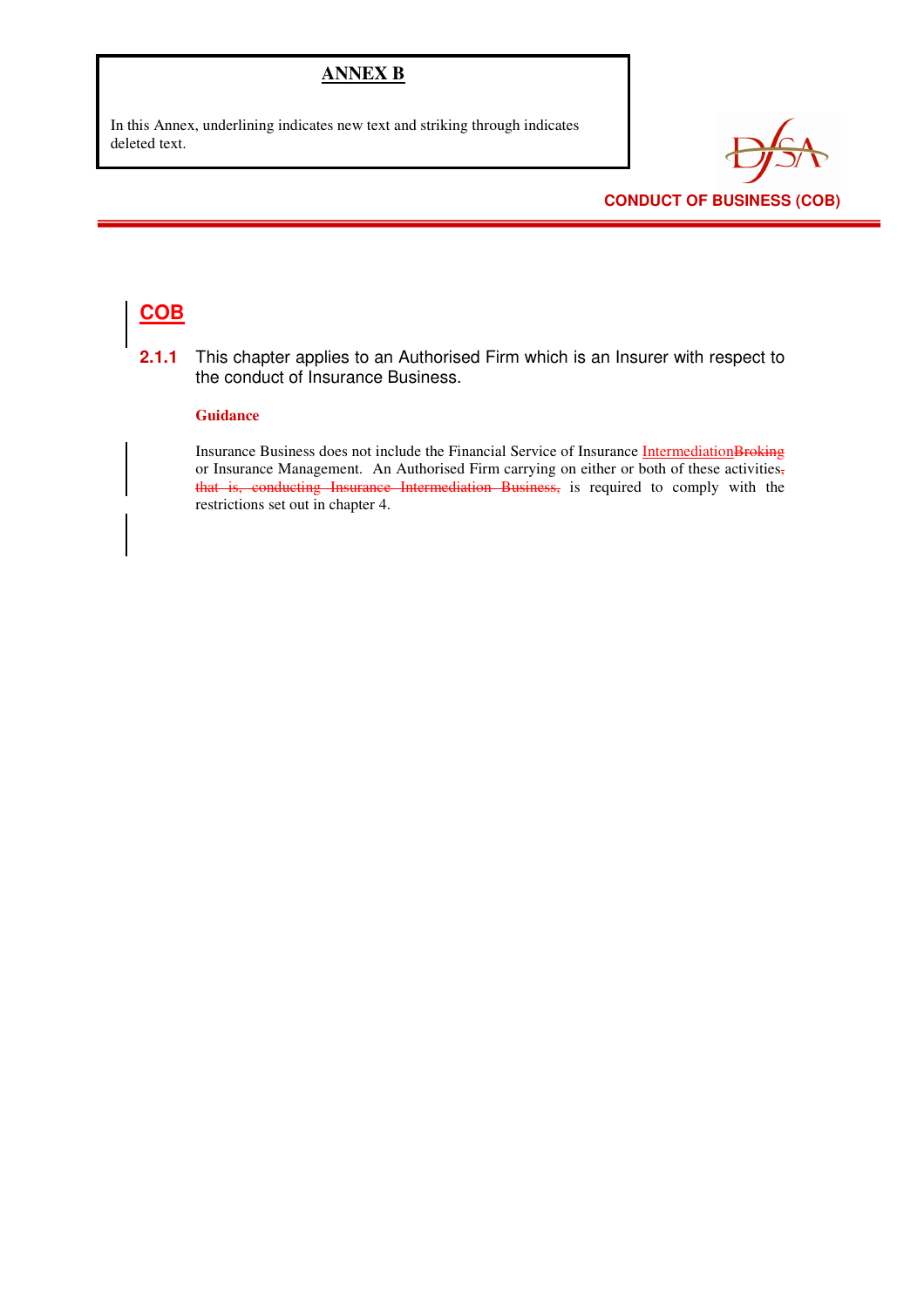

# **4 INSURANCE INTERMEDIATION BUSINESS**

## **4.1 Application**

**4.1.1** This chapter applies to an Authorised Firm with respect to the conduct of Insurance Intermediation-Bbusiness.

## **4.2 Restrictions**

**4.2.1** An Authorised Firm may only conduct Insurance Intermediation-Bousiness to the extent specified in this chapter.

### **Insurance BrokingIntermediation**

- **4.2.2** (1) An Authorised Firm must ensure, except to the extent permitted in Rule 4.2.3, that it does not carry on the Financial Service of Insurance BrokingIntermediation with or for a natural Person.
	- (2) The application of (1) to a Domestic Firm is in relation to Insurance BrokingIntermediation carried on in or from the DIFC or from a branch outside the DIFC.
	- (3) The application of (1) to an Authorised Firm which is not a Domestic Firm, is in relation to Insurance BrokingIntermediation carried on through a Branch in the DIFC.
- **4.2.3** An Authorised Firm carrying on the Financial Service of Insurance BrokingIntermediation may act on behalf of a natural Person where:
	- (a) it is acting on behalf of the members of a Partnership or other unincorporated association, where the insured interest or the interest to be insured is held in common by the members of the Partnership or unincorporated association: - or
	- (b) it is acting on behalf of Lloyd's Underwriters, or in connection with a contract of reinsurance placed or to be placed by Lloyd's Underwriters.
- **4.2.4** (1) An Authorised Firm carrying on the Financial Service of Insurance BrokingIntermediation must not act in relation to a contract of insurance which relates to a risk situated within the U.A.E. unless such a contract is a contract of reinsurance.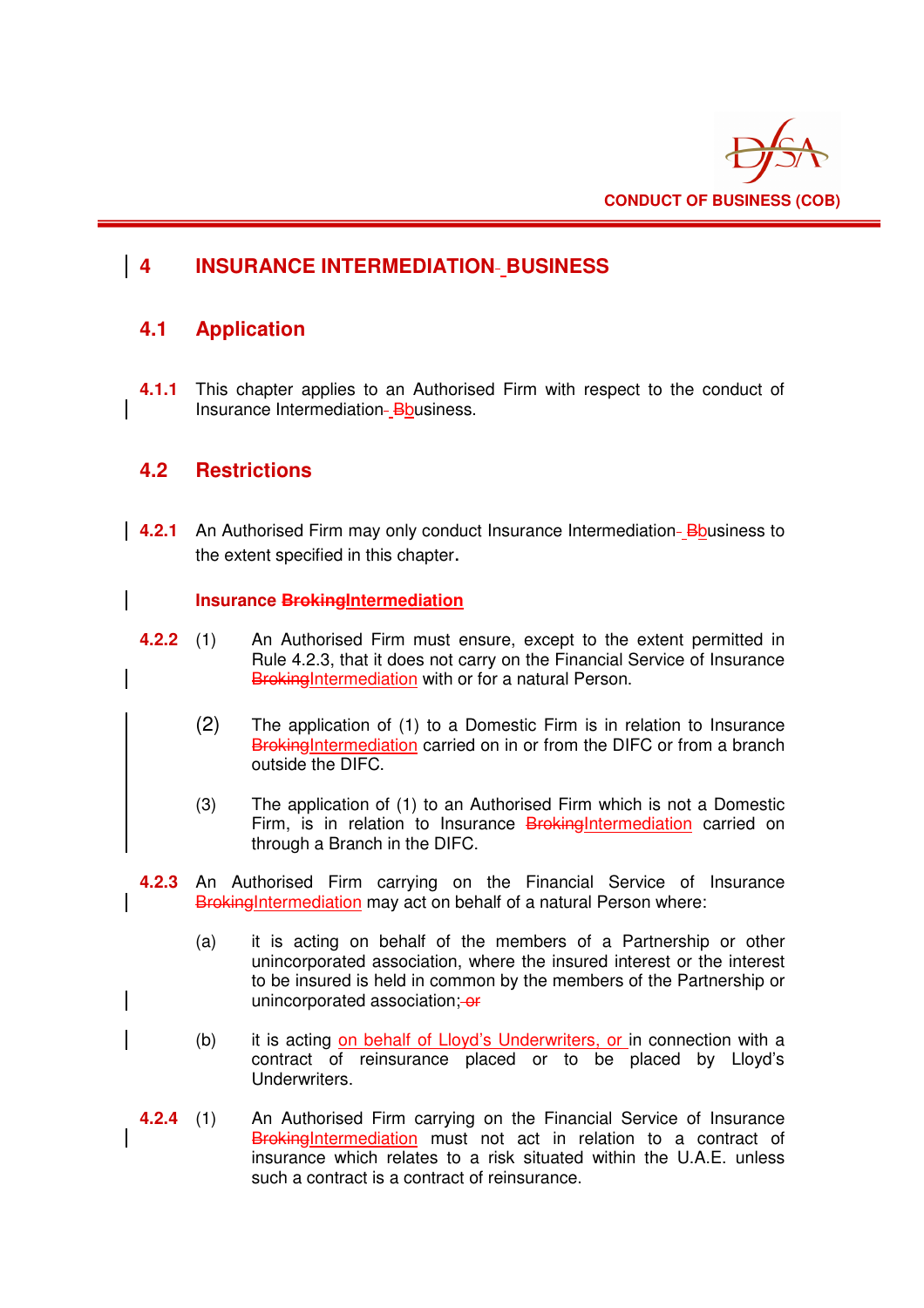

- (2) The application of (1) to a Domestic Firm is in relation to Insurance BrokingIntermediation carried on in or from the DIFC or from a branch outside the DIFC.
- (3) The application of (1) to an Authorised Firm which is not a Domestic Firm, is in relation to Insurance BrokingIntermediation carried on through a Branch in the DIFC.

### **Insurance Management**

#### **Guidance**

There are currently no Rules in this chapter in relation to an Authorised Firm carrying on Insurance Management.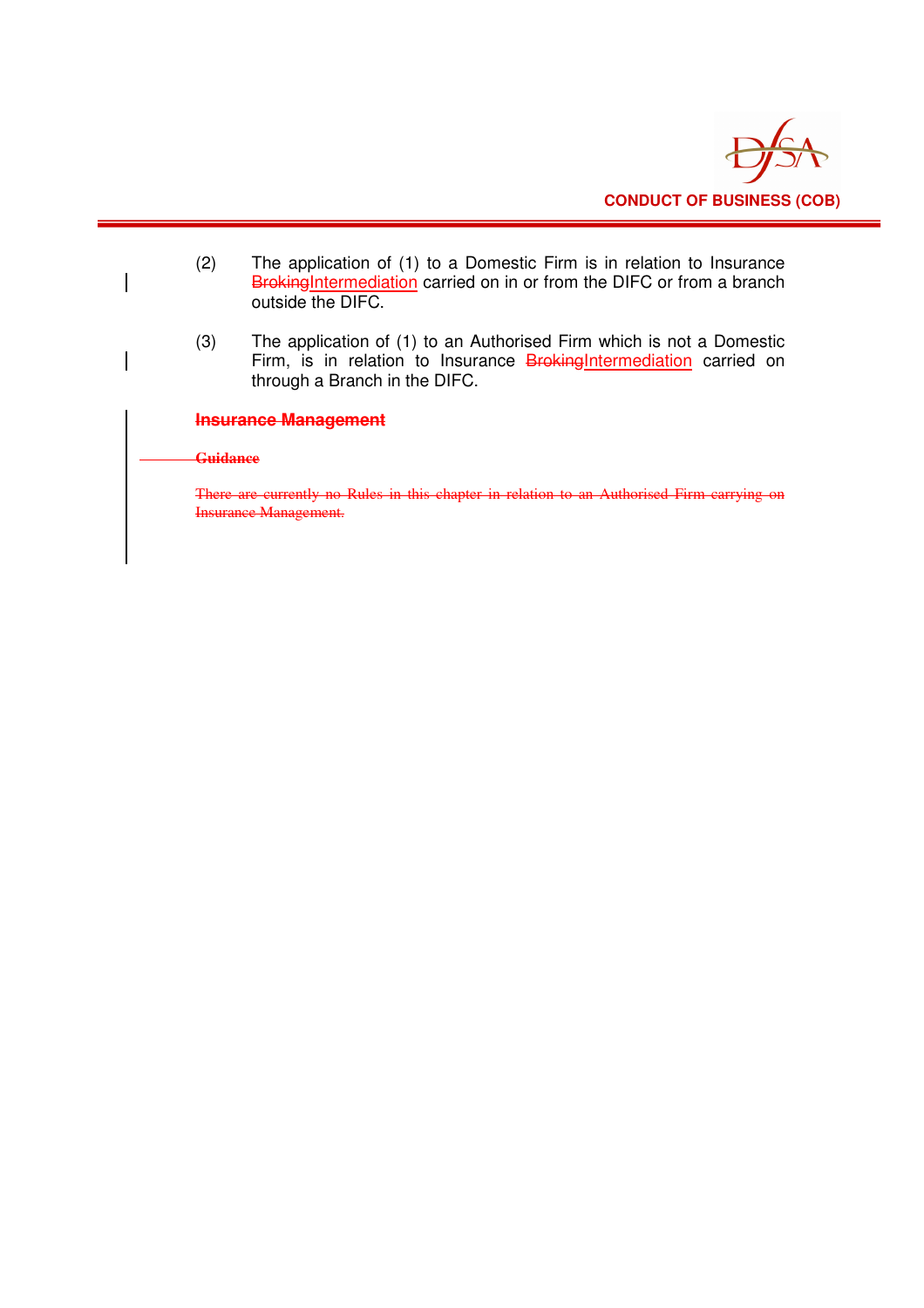

## **PART 3 – CONDUCT OF INSURANCE INTERMEDIATION AND INSURANCE MANAGEMENT BUSINESS**

## **10 INTRODUCTION**

### **10.1 Application**

- **10.1.1** (1) COB part 3 applies to an Authorised Firm with respect to the conduct in or from the DIFC of Insurance Intermediation or Insurance Management Bbusiness.
	- (2) COB part 3 also applies to an Authorised Firm with respect to the carrying on in or from the DIFC of an activity which is not a Financial Service constituting Insurance Intermediation or Insurance Management Bbusiness, but which is:
		- (a) carried on in connection with such a Financial Service; or
		- (b) held out as being for the purpose of such a Financial Service;

to the extent specified in any provision of COB part 3.

(3) For the purposes of this Rule, COB part 3 consists of chapters 10-14 of this module.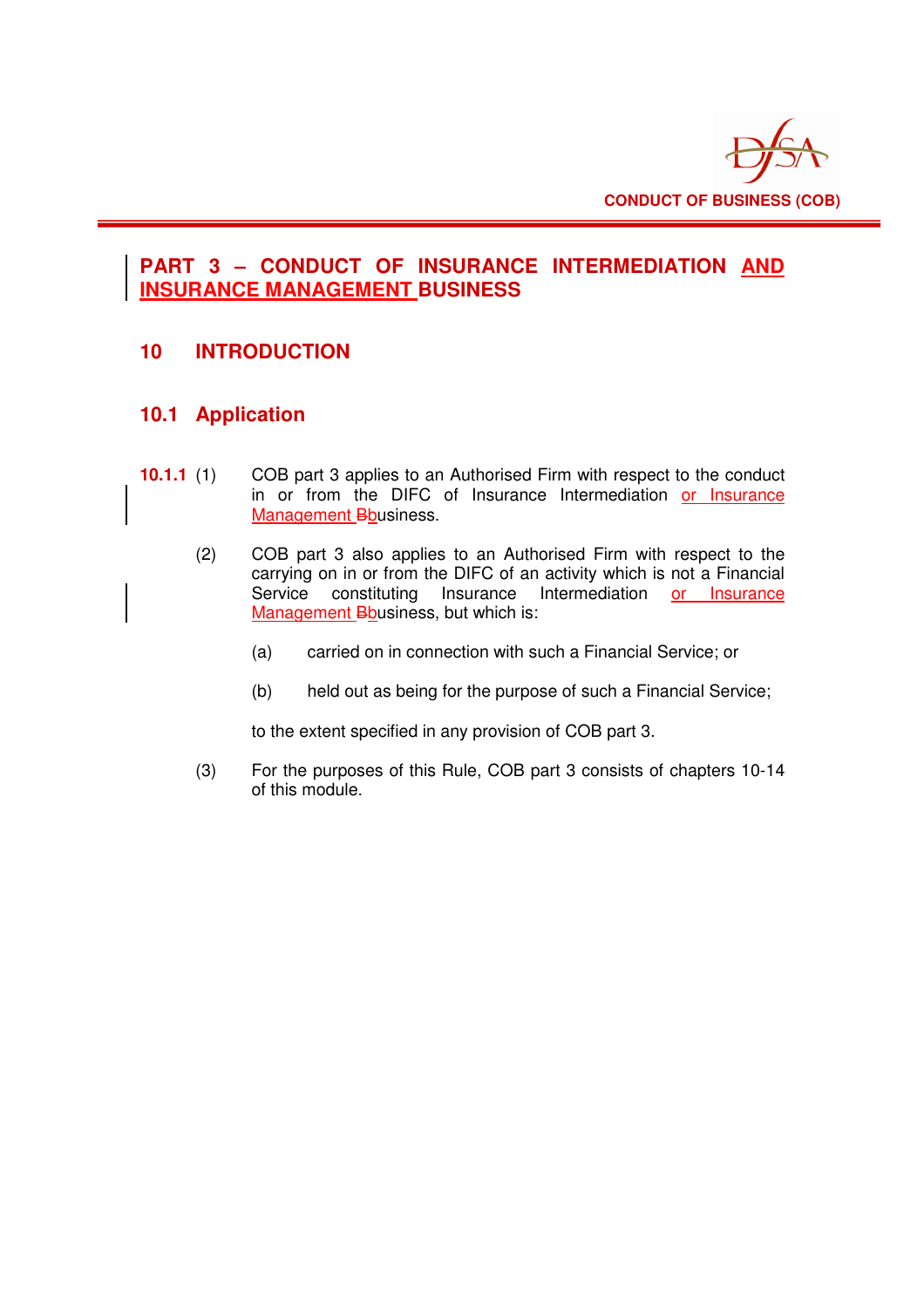

## **11 RESPONSIBLE CONDUCT**

## **11.1 Communication of information and marketing material**

### **General**

- **11.1.1** This section applies to both Insurance Intermediaries Brokers and Insurance Managers.
- **11.1.2** (1) When communicating any information in relation to Insurance Intermediation or Insurance Management Business-business to a Person, an Authorised Firm must take reasonable steps to ensure that it communicates any such information in a manner which is clear, fair and not misleading.
	- (2) An Authorised Firm must not, in any form of communication with a Person, attempt to limit or avoid any duty or liability it may have to that Person under the Regulatory Law 2004 or Rules.

# **11.2 Authorised Firm's duty of disclosure**

- **11.2.1** This section applies only to Insurance BrokersIntermediaries.
- **11.2.2** Before carrying on any Insurance **Broking Intermediation** with or for a Commercial Customer an Authorised Firm must disclose whether it acts on behalf of an Insurer or any other Person or acts independently on behalf of Commercial Customers.

## **11.3 Customers duty of disclosure**

- **11.3.1** This section applies only to Insurance **Brokers** Intermediaries.
	- **11.3.2** An Authorised Firm must explain to a Commercial Customer the duty to disclose all circumstances material to the insurance and the consequence of any failure to make such disclosures both before the insurance commences and during the continuance of the policy.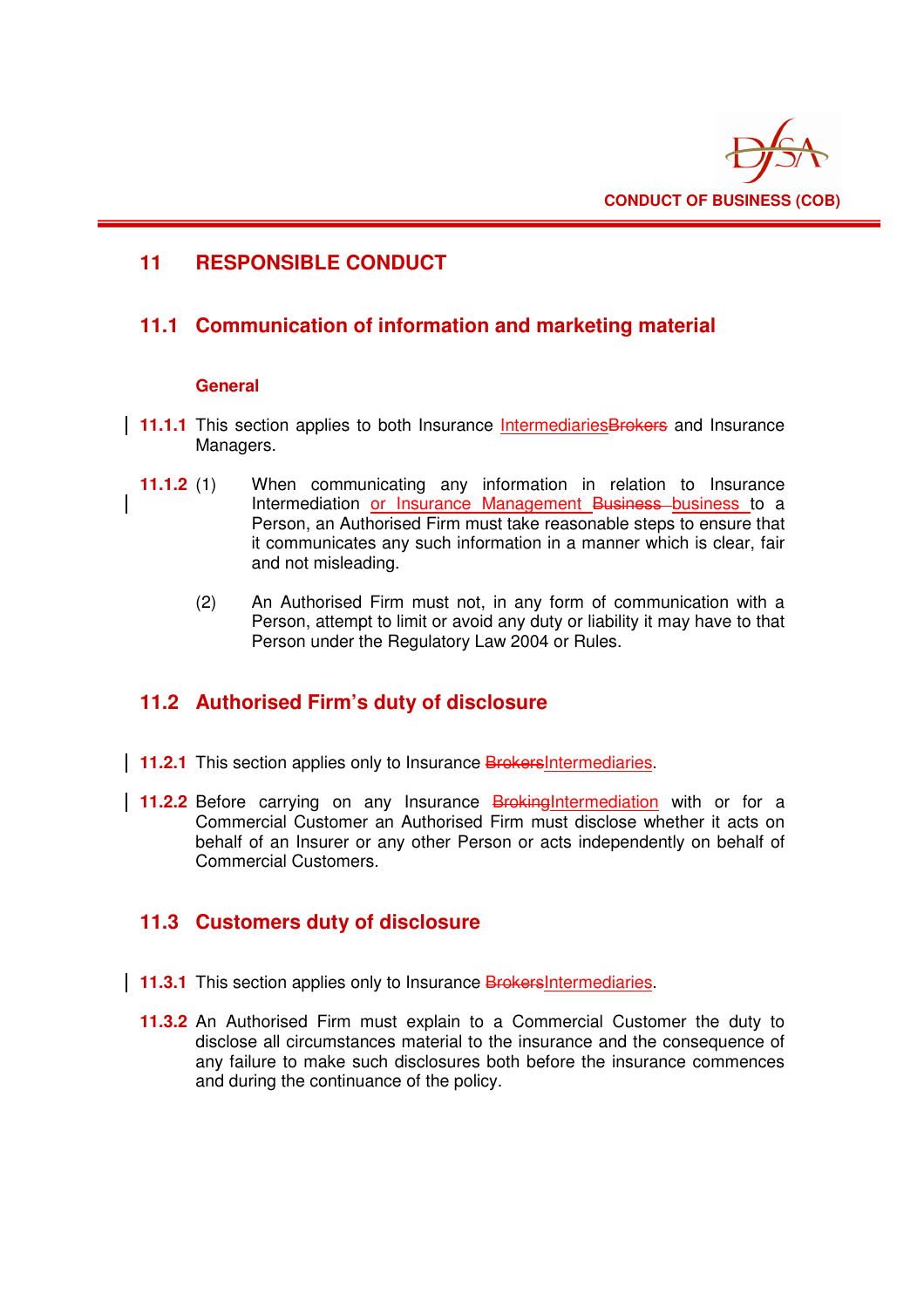

- **11.3.3** An Authorised Firm must explain to a Commercial Customer that all answers or statements given on a proposal form, claim form or any other relevant document are the Commercial Customer's own responsibility and that the Commercial Customer is responsible for checking the accuracy of such information.
- **11.3.4** If an Authorised Firm believes that any disclosure of material facts by a Commercial Customer is not true, fair or complete it must request the Commercial Customer to make the necessary true, fair or complete disclosure, and if this is not forthcoming must consider declining to continue acting on that Commercial Customer's behalf.

## **11.4 Costs and remuneration**

- **11.4.1** This section applies to both Insurance **BrokersIntermediaries** and Insurance Managers.
- **11.4.2** An Authorised Firm must provide details of the costs of each Contract of Insurance or Insurance BrokingIntermediation service or Insurance Management service offered to a Commercial Customer.
- **11.4.3** An Authorised Firm must ensure that it does not impose any fees or charges without first disclosing the amount and the purpose of the charge to the Commercial Customer on whose behalf it acts.
- **11.4.4** (1) An Authorised Firm must, on the request of any Commercial Customer, disclose to that customer all commissions and other economic benefits accruing to the Authorised Firm or any member of the same Group from: any business transacted on behalf of that customer.
	- (a) any Insurance Intermediation business; or
	- (b) any Insurance Management business: or
	- (c) any other business connected to or related to the provision of such business-

transacted by the Authorised Firm on behalf of that customer.

(2) (1) does not apply where an Insurance Intermediarythe Authorised Firm acts solely on behalf of a single insurer, and this fact has been disclosed to the Commercial Customer.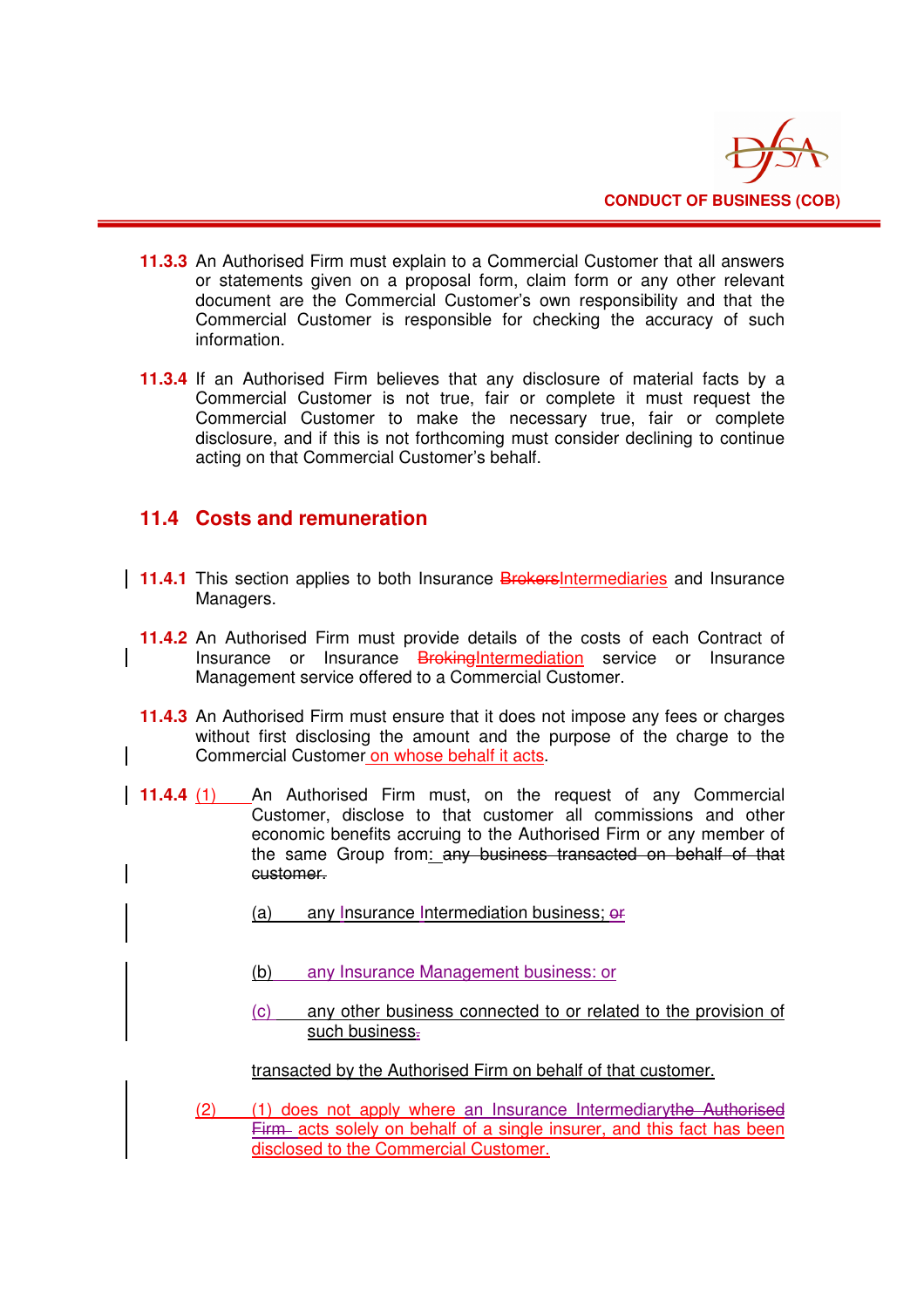

**11.4.5** An Authorised Firm must disclose to a Commercial Customer any payment that it receives for providing to, or securing on behalf of, it's Commercial Customer any additional insurance related services.

### **11.5 Information about the proposed insurance**

- **11.5.1** This section applies only to Insurance BrokersIntermediaries.
- **11.5.2** An Authorised Firm must provide adequate information in a comprehensive and timely manner to enable a Commercial Customer to make an informed decision about the Contract of Insurance being proposed.

#### **Guidance**

- 1. If an Authorised Firm is acting on behalf of a Commercial Customer it should explain the differences in, and the relative costs of, the types of insurance, which in the opinion of the Authorised Firm, would suit the Commercial Customer's needs. In so doing an Authorised Firm should take into consideration the knowledge held by the Commercial Customer when deciding to what extent it is appropriate to explain the terms and conditions of a particular insurance explained to that Commercial Customer.
- 2. An Authorised Firm should provide a Commercial Customer with the key features of any insurance proposed including the essential cover and benefits, any significant or unusual restrictions, exclusions, conditions or obligations, and a period of cover. In so doing, an Authorised Firm should take into consideration the knowledge held by the Commercial Customer when deciding to what extent it is appropriate to explain the terms and conditions of a particular insurance to that Commercial Customer.
- **11.5.3** If an Authorised Firm is unable to match a Commercial Customer's requirements it must explain the differences in the insurance proposed.

## **11.6 Suitability**

#### **Guidance**

Before an Authorised Firm provides any Insurance BrokingIntermediation services to a Commercial Customer it should take reasonable steps to:

a. obtain from that Commercial Customer such information about the customer's circumstances and objectives as might reasonably be expected to be relevant in enabling the Authorised Firm to identify the Commercial Customer's requirements to fulfil its responsibilities to its Commercial Customer; and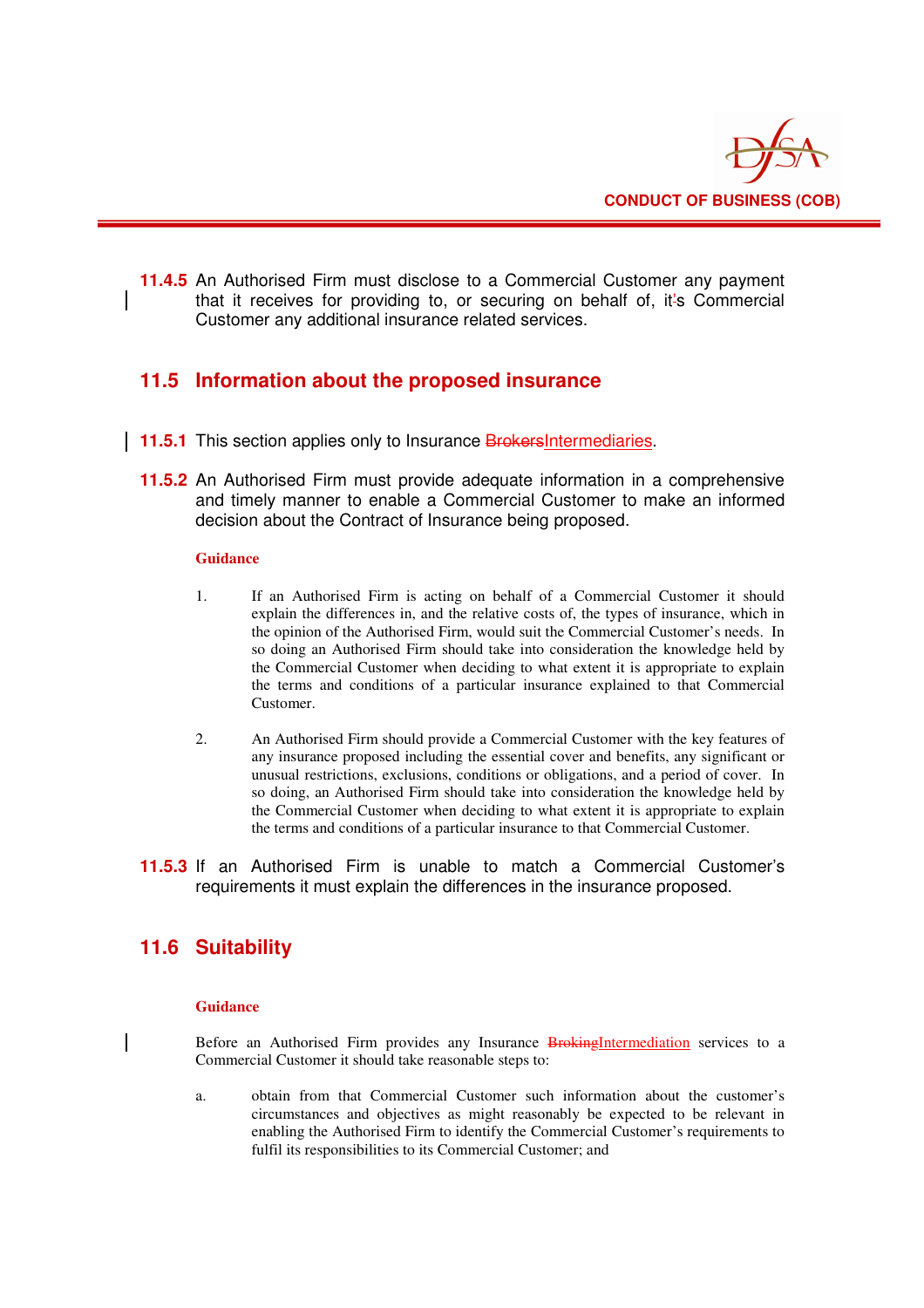

b. to understand the type of Commercial Customer it is dealing with and the extent of that Commercial Customer's knowledge of risk and insurance products.

# **11.7 Conflicts of interest**

- **11.7.1** This section applies to both Insurance **BrokersIntermediaries** and Insurance Managers.
- **11.7.2** (1) An Authorised Firm must manage any conflict of interest or material interest to ensure that all its customers are fairly treated and not prejudiced by any such interests.
	- (2) An Authorised Firm must manage the conflict of interest or material interest by disclosing the material interest or conflict of interest to the Commercial Customer in writing either generally or in relation to a specific transaction.
	- (3) If an Authorised Firm is unable to manage a conflict of interest or material interest, it must decline to act for the Commercial Customer.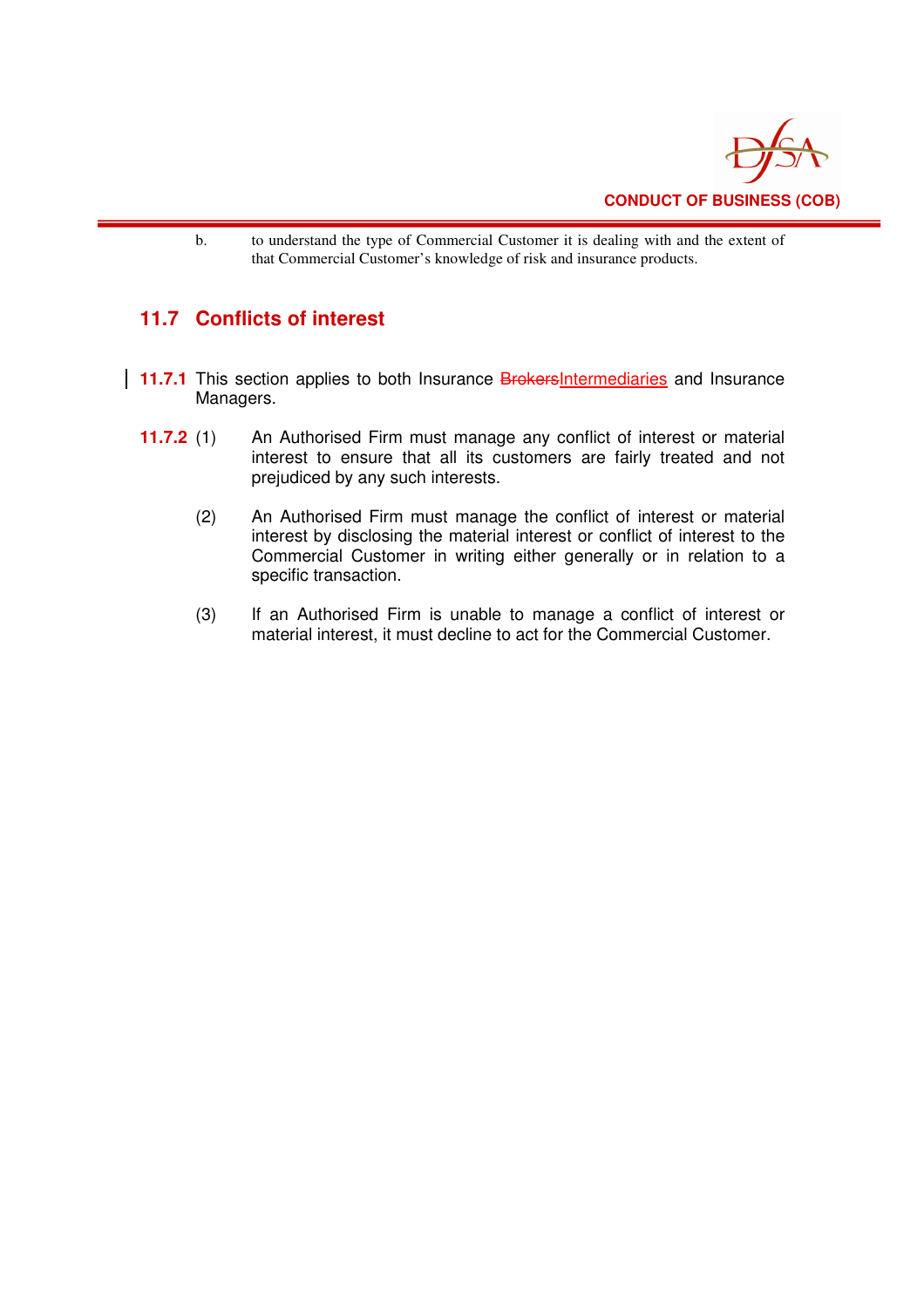

## **12 PLACEMENT OF INSURANCE**

### **12.1 Applications**

**12.1.1** This chapter applies only to Insurance **BrokersIntermediaries**.

### **12.2 Instructions**

- **12.2.1** As soon as reasonably possible after being instructed by a Commercial Customer an Authorised Firm must provide that Commercial Customer with a letter confirming in detail the customer's instructions, the Insurance BrokingIntermediation services that will be provided by the Authorised Firm and any advice given.
- **12.2.2** Where an Authorised Firm is instructed to obtain insurance which is contrary to the advice that the Authorised Firm has given to that Commercial Customer the Authorised Firm must obtain from the Commercial Customer written confirmation of the customer's instructions before arranging or buying the relevant insurance.

### **12.3 Quotations**

**12.3.1** When giving a quotation an Authorised Firm must take due care to ensure the accuracy of the quotation and its ability to obtain the insurance at the quoted terms.

### **12.4 Confirmation of cover**

- **12.4.1** (1) An Authorised Firm must, as soon as reasonably possible, provide a Commercial Customer with written confirmation and details of the insurance which has been obtained on the customer's behalf including identification of the insurer or insurers and of any changes to the Contract of Insurance.
	- (2) An Authorised Firm must as soon reasonably practical; provide the Commercial Customer with the full policy documentation where this was not included with the confirmation of cover.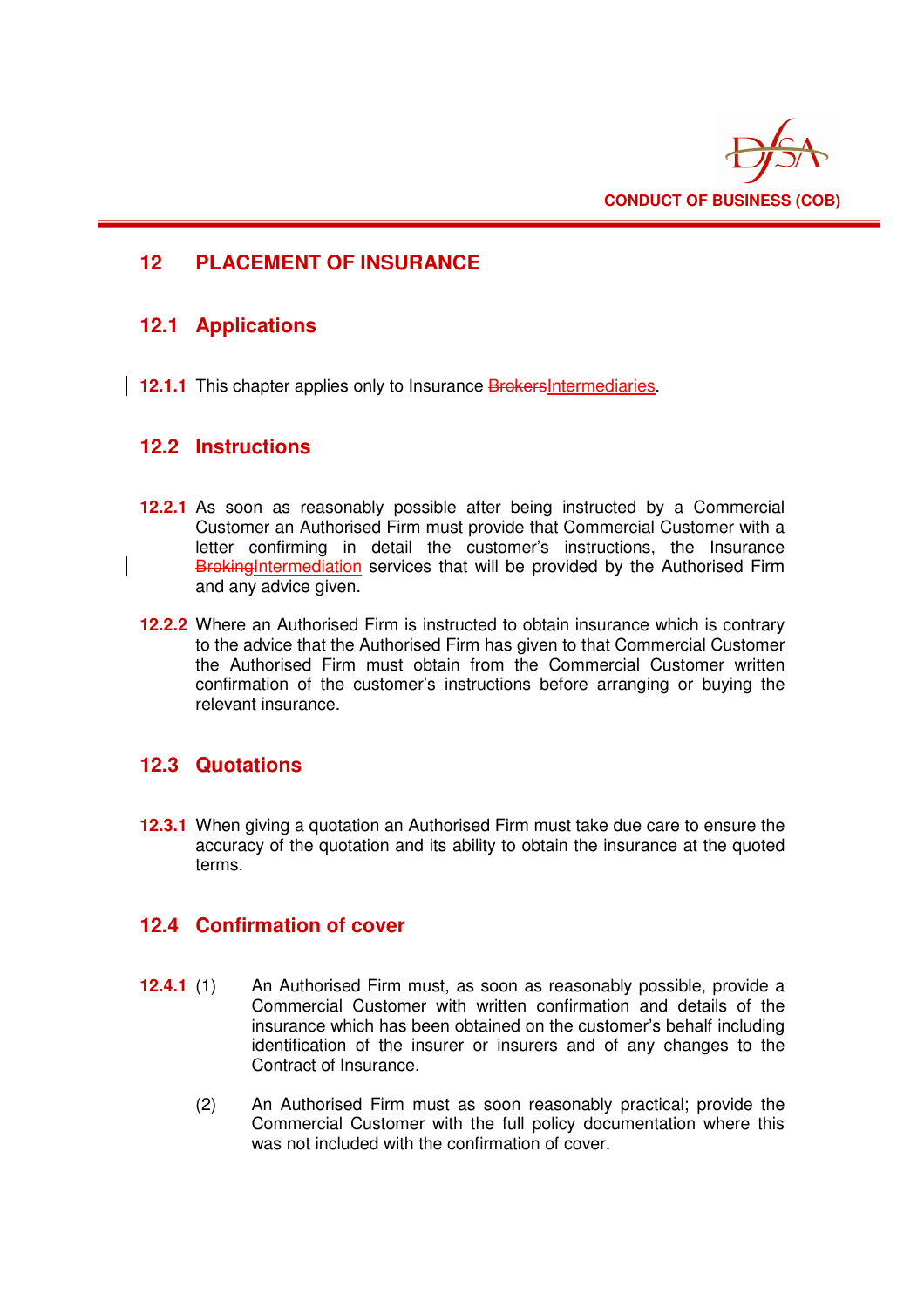

## **13 PROVIDING AN ONGOING SERVICE**

### **13.1 Application**

**13.1.1** This chapter applies only to Insurance **BrokersIntermediaries**.

### **13.2 Amendments to and renewal of insurance**

- **13.2.1** (1) An Authorised Firm must deal promptly with a Commercial Customer's request for an amendment to the insurance cover and provide the Commercial Customer with full details of any premium or charges to be paid or returned.
	- (2) An Authorised Firm must provide a Commercial Customer with written confirmation when the amendment is made and remit any return premium or charges due to the Commercial Customer without delay.
- **13.2.2** An Authorised Firm must give adequate advance notification to a Commercial Customer of the renewal or expiration date of an existing insurance policy so as to allow the Commercial Customer sufficient time to consider whether continuing cover is required.
- **13.2.3** On expiry or cancellation of the insurance, at the request of the Commercial Customer, an Authorised Firm must promptly make available all documentation and information to which the Commercial Customer is entitled.

### **13.3 Claims**

- **13.3.1** Where an Authorised Firm handles insurance claims it must:
	- (a) on request, give the Commercial Customer reasonable guidance in pursuing a claim under the relevant policy;
	- (b) handle claims fairly and promptly and keep the Commercial Customer informed of progress;
	- (c) inform the Commercial Customer in writing, with an explanation, if the Authorised Firm is unable to deal with any part of a claim; and
	- (d) forward settlement of any claim, as soon as reasonably possible, once it has been agreed.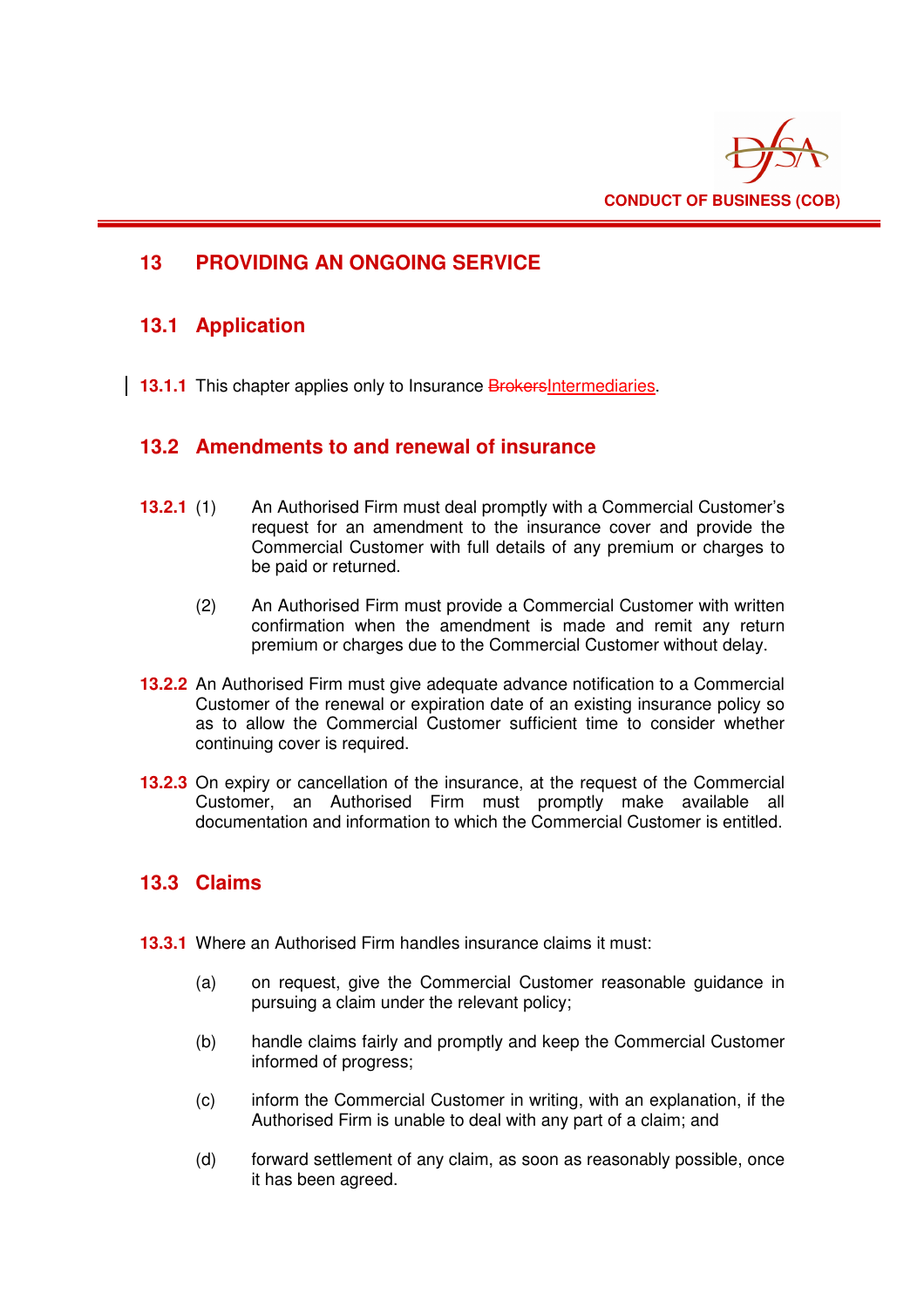

## **14 INSURANCE MONIES**

### **14.1 Application**

**14.1.1** This chapter applies to any Authorised Firm whose Licence allows it to carry on the Financial Services of Insurance BrokingIntermediation or Insurance Management, in respect of activities carried on in or from the DIFC.

### **14.2 General**

- **14.2.1** Insurance Monies means any of the following items arising from Insurance Intermediation or Insurance Management bBusiness:
	- (a) premiums, additional premiums and return premiums of all kinds;
	- (b) claims and other monies due under contracts of insurance;
	- (c) refunds and salvages;
	- (d) fees, charges, taxes and similar fiscal levies relating to contracts of insurance;
	- (e) discounts, commissions and brokerage; or
	- (f) monies received from or on behalf of a customer of an Insurance Manager, in relation to his Insurance Management business.
- **14.2.2** In this chapter, a customer of an Insurance Manager means:
	- (a) any insurer for which the Insurance Manager provides Insurance Management;
	- (b) any shareholder of an insurer mentioned in (a); or
	- (c) any Person on whose behalf the Insurance Manager undertakes to establish that Person as an insurer.
- **14.2.3** For the purposes of Rule 14.2.2:
	- (a) an Insurer includes a Cell of a Protected Cell Company which is an Insurer; and
	- (b) a shareholder includes a holder of Cell Shares.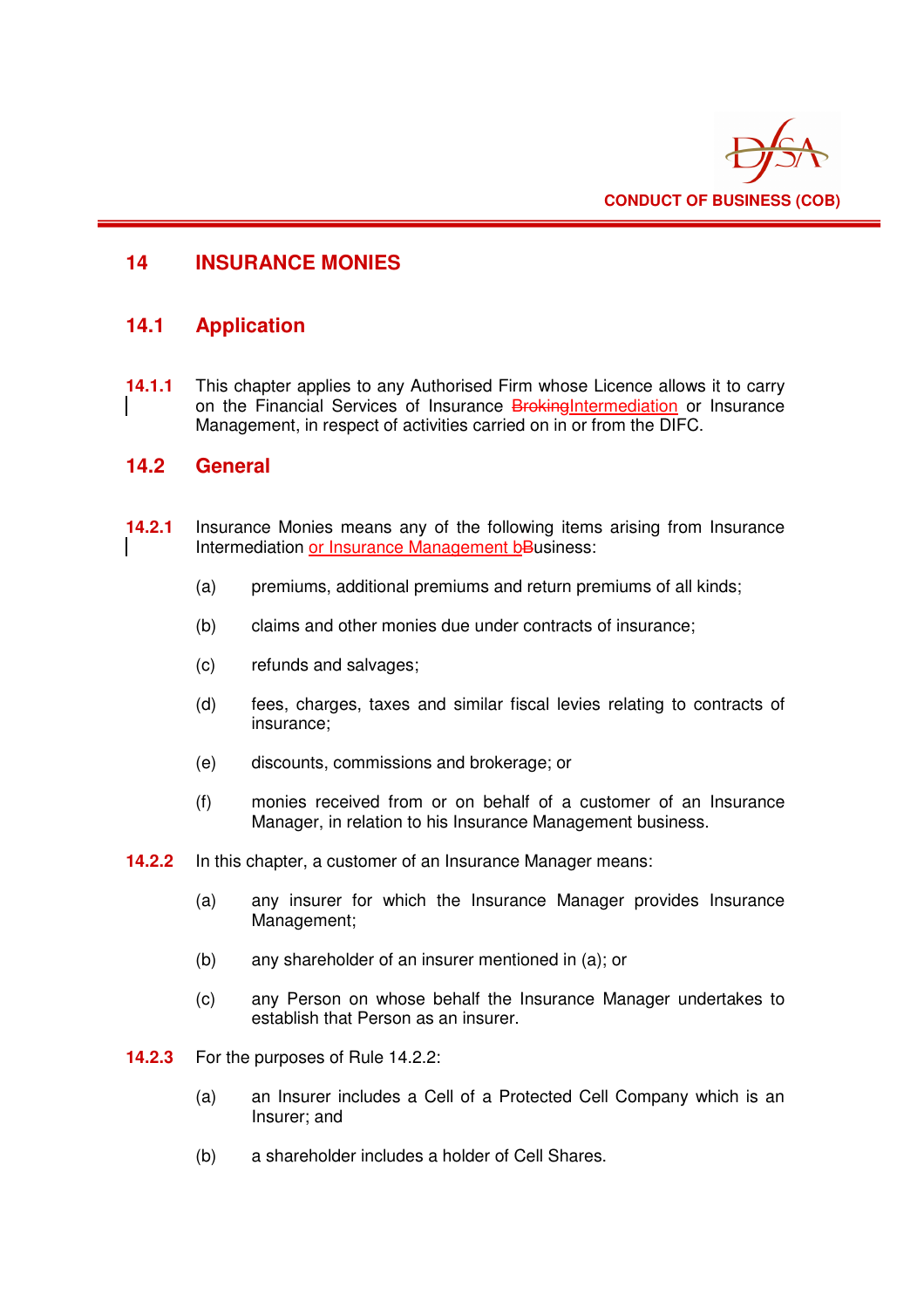

### **14.3 Insurance money segregation**

- **14.3.1** Subject to Rule 14.3.12, an Insurance Intermediary or Insurance Manager must:
	- (a) treat all monies received from, or on behalf of, a customer in respect of its Insurance Intermediation business as Insurance Monies;
	- (b) maintain one or more separate Insurance Bank Accounts with an Eligible Bank in the U.A.E.;
	- (c) ensure that each Insurance Bank Account contains in its title the name of the Authorised Firm, together with the designation Insurance Bank Account (or IBA);
	- (d) prior to operating an Insurance Bank Account, give written notice to, and receive written confirmation from, the Eligible Bank that the bank is not entitled to combine the Insurance Bank Account with any other account unless that account is itself an Insurance Bank Account held by the Authorised Firm, or to any charge, encumbrance, lien, right of set-off, compensation or retention against monies standing to the credit of the Insurance Bank Account;
	- (e) pay all Insurance Monies directly and without delay into an Insurance Bank Account;
	- (f) use an Insurance Bank Account only for the following purposes:
		- (i) the receipt of Insurance Monies;
		- (ii) the receipt of such monies as may be required to be paid into the Insurance Bank Account to ensure compliance by the Authorised Firm with any conditions or requirements prescribed by the DFSA;
		- (iii) the payment to customers or to insurers of monies due under Insurance Intermediation Business transactions;
		- (iv) the payment of all monies payable by the Authorised Firm in respect of the acquisition of or otherwise in connection with Approved Assets;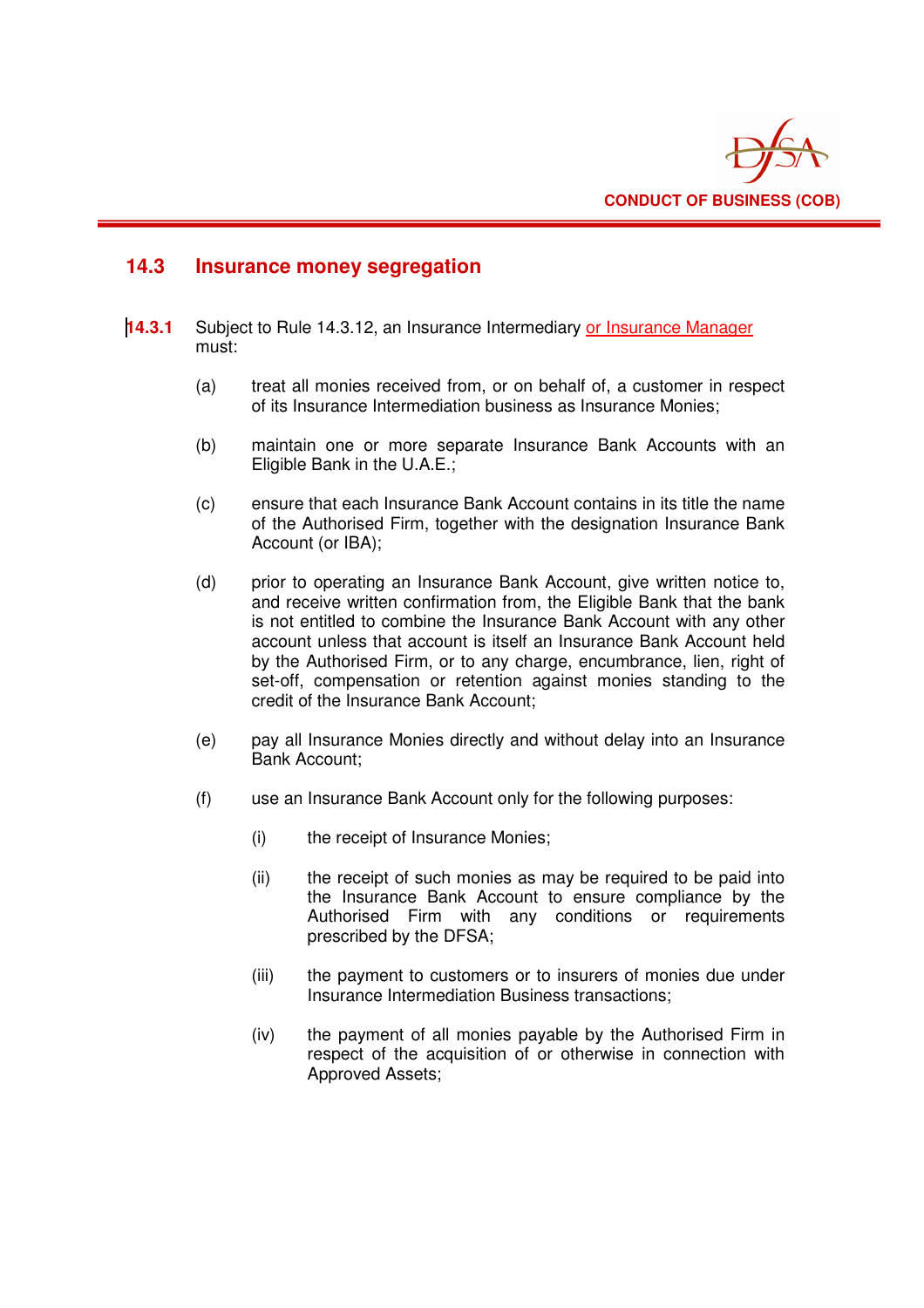

- (v) the withdrawal of brokerage, management fees and other income related to Insurance Intermediation Business, either in cash or by way of transfer to an account in the name of the Intermediary which is not an Insurance Bank Account, provided that no such sum may be withdrawn from the Insurance Bank Account before the time at which that amount may be brought into account as income of the Insurance Intermediary;
- (vi) the withdrawal of monies paid into the Insurance Bank Account in error; and
- (vii) the withdrawal of any monies credited to the Insurance Bank Account in excess of those required by any conditions and requirements prescribed by the DFSA;
- (g) ensure that any amount held in the Insurance Bank Account or other Approved Assets, together with any amount due and recoverable from insurance debtors, is equal to, or greater than the amount due to insurance creditors; and
- (h) take immediate steps to restore the required position if at any time it becomes aware of any deficiency in the required segregated amount.
- **14.3.2** An Insurance Intermediary or Insurance Manager may not obtain a loan or overdraft for any purpose relating to an Insurance Bank Account unless that advance:
	- (a) is on a bank account which is designated as an Insurance Bank Account, and the loan or overdraft is used for payment to customers or to insurers of monies due under Insurance **BrokingIntermediation** transactions;
		- (b) does not give rise to a breach of the requirements of Rule 14.3.1(f); and
		- (c) is of a temporary nature and is repaid as soon as reasonably practicable.
- **14.3.3** An Insurance Intermediary or Insurance Manager must hold Insurance Monies either in an Insurance Bank Account or in Approved Assets.
- **14.3.4** An Insurance Intermediary must ensure that Approved Assets are:
	- (a) registered in the name of the Insurance Intermediary or Insurance Manager and designated 'Insurance Bank Account'; or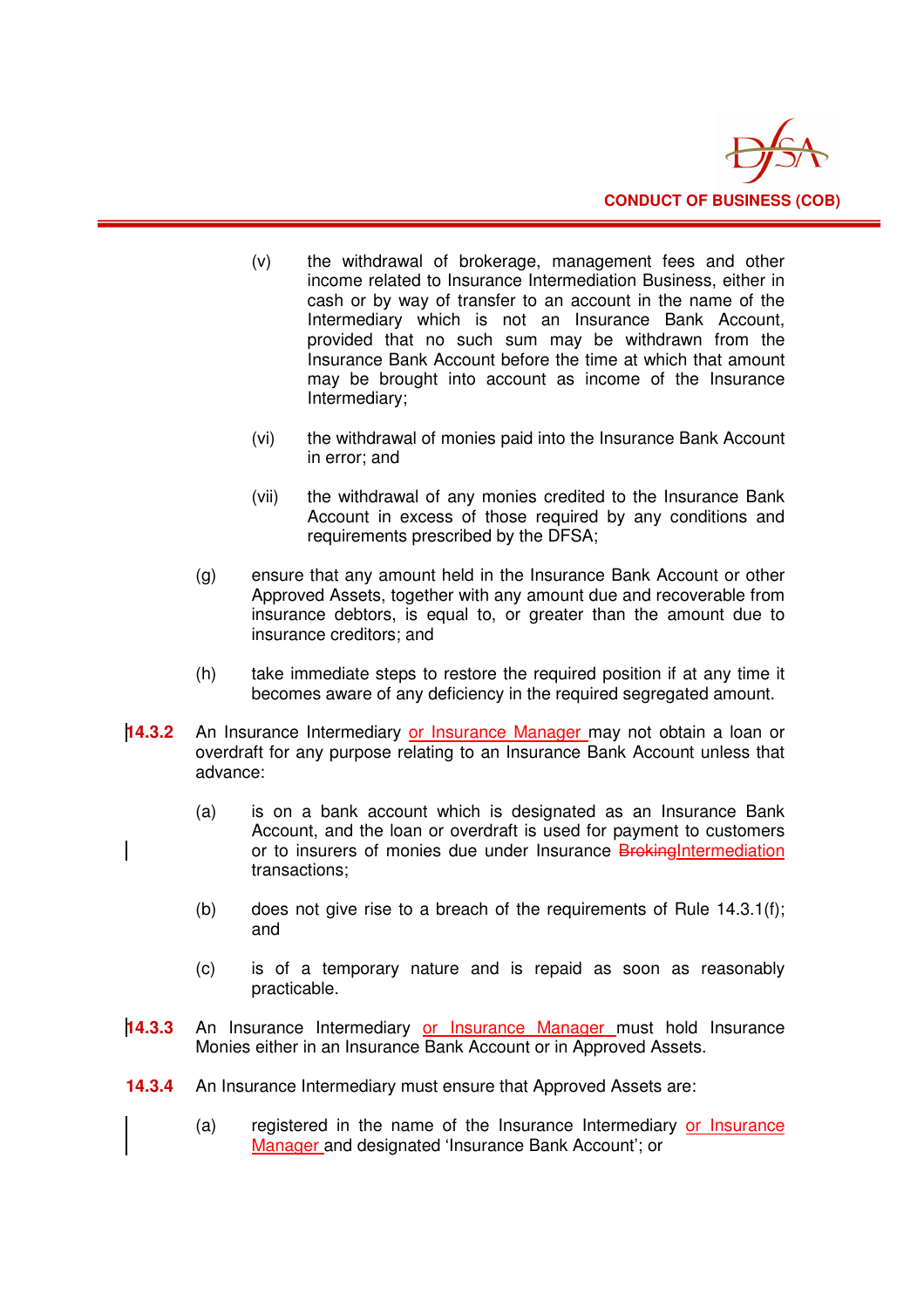

- (b) held for the Insurance Bank Account of the Insurance Intermediary or Insurance Manager at the bank at which such Insurance Bank Account is held.
- **14.3.5** An Insurance Intermediary or Insurance Manager must ensure that monies, other than interest, arising from Approved Assets or their realisation, sale or disposal are paid into an Insurance Bank Account.
- **14.3.6** An Insurance Intermediary or Insurance Manager may not hold Insurance Monies in Approved Assets until it has given written notice to and received written notice from the bank referred to in Rule 14.3.4(b) that the bank is not entitled to any charge, encumbrance, lien, right of set-off, compensation or retention against Approved Assets held for the Insurance Intermediary's or Insurance Manager 's Insurance Bank Account.
- **14.3.7** An Insurance Intermediary or Insurance Manager may only use Approved Assets as security for a loan or overdraft where that loan or overdraft is for a purpose relating to an Insurance Bank Account as permitted by Rule 14.3.2.
- **14.3.8** Where Insurance Monies are held in Approved Assets whose rating drops below the minimum stipulated within the definitions, that investment or asset will cease to be an Approved Asset and the Insurance Intermediary or Insurance Manager must dispose of the investment or asset as soon as possible and no later than within 20 business days of the rating change.
- **14.3.9** An Insurance Intermediary or Insurance Manager may not use derivatives in the management of Insurance Monies except for the prudent management of foreign exchange risks.
- **14.3.10** An Insurance BrokerIntermediary who has a credit balance for a customer who cannot be traced should not take credit for such an amount except where:
	- (a) he has taken reasonable steps to trace the customer and to inform him that he is entitled to the money;
	- (b) at least six years from the date the credit was initially notified to the customer; and
	- (c) Rule  $14.3.1(g)$  will continue to be satisfied after the withdrawal of such money.
- **14.3.11** An Insurance BrokerIntermediary must keep records of all sums withdrawn from the Insurance Bank Account or realised Approved Assets as a result of credit taken under Rule 14.3.10 for at least six years from the date of withdrawal or realisation.